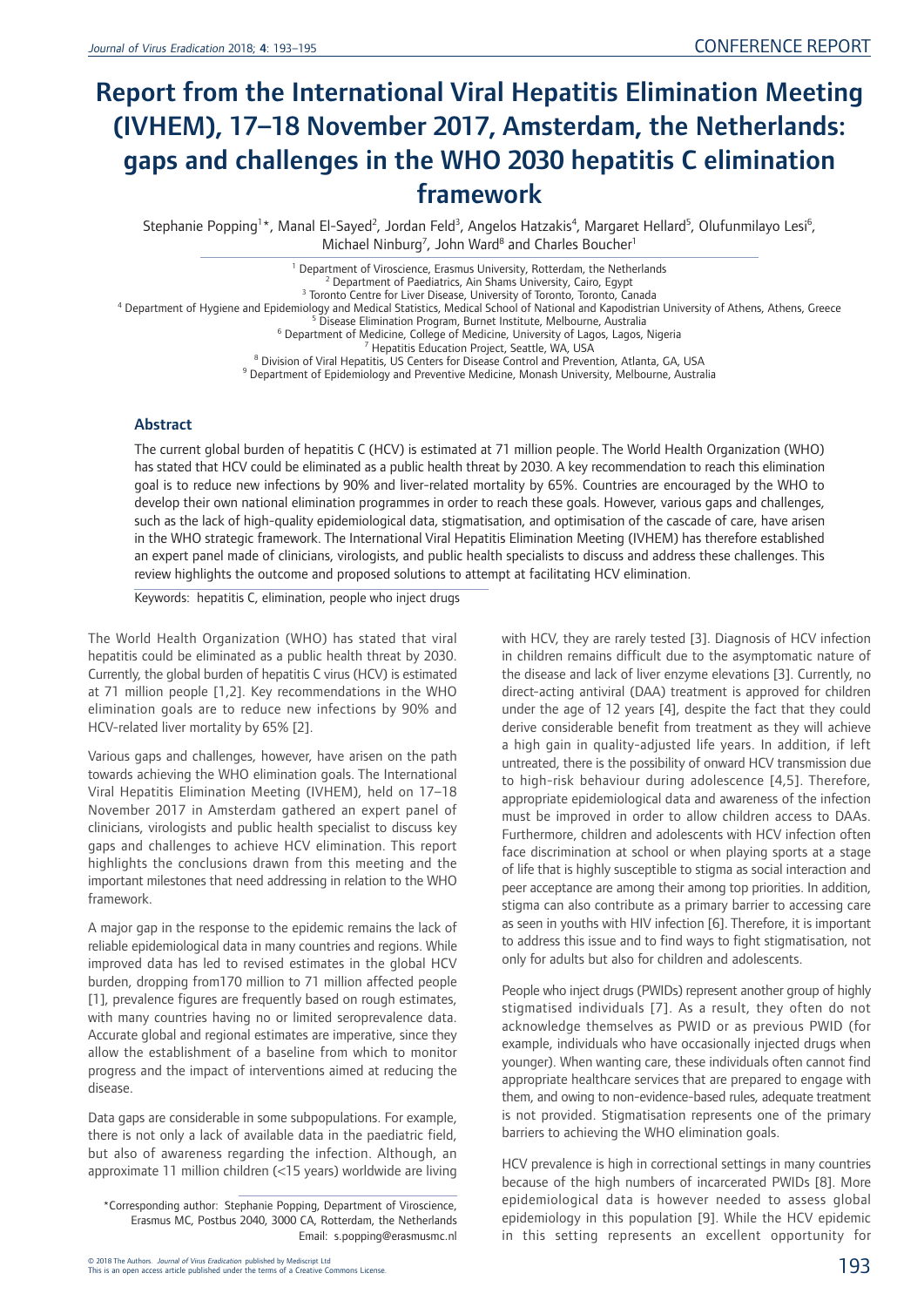micro-elimination, overall there is little political support. Stigmatisation results in a shortage of programme funders, harm-reduction programmes and appropriate health monitoring systems [10]. In addition, the prevalence of criminalised risk behaviour, injection drug use, risk factors for the acquisition of HCV such as tattooing and unprotected intercourse, is high in prisons. This further enhances stigmatisation and barriers towards accessing appropriate support [11,12].

Despite clear evidence that harm-reduction programmes, such as needle and syringe exchange programmes and opioid substitution therapy, are effective in reducing HIV and HCV incidence and are highly cost effective, many countries have limited harm-reduction programmes due to ongoing concerns (despite evidence to the contrary) that such initiatives may boost drug use [10,13].

These concerns are particularly relevant when considering the incarcerated population. Only a few countries implement adequate preventative measures or provide HCV treatment for detainees. Currently, 90 countries have needle and syringe exchange programmes in place outside prison settings as compared to only eight countries that do so in at least one prison setting [14]. Healthcare providers and non-governmental organisations need to collaborate to overcome these barriers and establish harmreduction and monitoring programmes in order to attain the WHO elimination goals.

A further barrier towards the WHO elimination goals remains the lack of identification of HCV-infected individuals and the high number who are unaware of their infection. In a number of countries where DAA therapy is widely available and affordable, such as Portugal and Australia, the number of people being treated has been falling owing to difficulties in diagnosing individuals with HCV. Increasing the awareness of HCV is, therefore, vital. Generally speaking, most individuals have no well-defined symptoms and many do not classify themselves as part of a risk group, and only presenting to care with complications and advanced disease. In 2015, an estimated 20% (14 million) of the individuals living with HCV were aware of their infection and among these, only one quarter had received treatment [2]. There is still limited experience on how to engage with this large number of undiagnosed individuals and this is likely to vary between countries and regions, and depend on what type of risk behaviour is driving the epidemic. It will be important to share experiences in the forthcoming years in order to understand what type of intervention does or does not work in order to upscale treatment.

In addition to raising HCV risk awareness, it is also important that screening/testing programmes are optimised. To date there is limited data on the effectiveness of various testing programmes among key populations. Currently HCV testing programmes lack coverage, are often costly, with some countries reporting higher prices for testing than for treatment. Negotiations with diagnostic companies may help to lower the costs of screening programmes. Furthermore, development of diagnostic and treatment monitoring with point-of-care testing, and novel cheaper tests should be encouraged.

There are successful testing programmes that can be used as examples for other countries and different settings. One of them is 'network-based testing' among PWIDs [15]. Another example is opt-out testing within the incarcerated population. This ensures a more timely diagnosis and, when combined with treatment, also acts as treatment as prevention [16]. The final example, among people living with HIV and HCV, involves more frequent testing in order to diagnose reinfection early, which is a cost-effective prevention approach when HCV PCR tests are used [17]. It will be very important in the future for testing strategies to be evaluated for their efficiency and whether they lead to a higher treatment uptake in a cost-effective manner.

Testing for HCV alone without a high proportion of those diagnosed being linked to care will limit progress towards elimination. Currently not all individuals with diagnosed HCV access care and receive treatment. The HCV care continuum can be very complex and people fall out of the care cascade [18].There is an urgency to simplify testing for improved linkage to care. Reflex testing by immediately performing an HCV-RNA assay on the same sample after a positive hepatitis C antibody test could help to provide a timely diagnosis. Furthermore, the HCV core antigen assay can represent both a cheaper and faster alternative for diagnosing HCV infection [19,20]. In many countries, for example those in Africa, the HCV and HIV cascades of care could be linked. Such an approach is likely to improve the care cascade for both diseases and save costs.

Micro-elimination is possible among certain subpopulations if treatment is upscaled in the forthcoming years. An example is the HCV epidemic among men who have sex with men (MSM) who are living with HIV. These individuals are seen regularly in care and modelling studies show optimism about the micro-elimination perspectives when DAA use is unrestricted [21]. In addition, in high-income countries micro-elimination among subpopulations of HIV co-infected MSM, haemophiliacs and incarcerated individuals are successful and the WHO 2030 target has almost been reached [22–24].

Data gaps remain in the long-term results from patients who have been cured from HCV; these include reinfection rates and the likelihood of individuals with previously diagnosed cirrhosis to develop hepatocellular carcinoma. It will be important to monitor key populations at high risk of reinfection (PWID and MSM) [25] and, whenever possible, to ensure the availability of high-quality harm-reduction programmes. Similarly in some jurisdictions, it will be vital to strengthen healthcare systems, both formal and informal, to prevent onward transmission of HCV. Therefore, innovative surveillance models and identifying reinfection are needed for at-risk populations [26].

## Conclusion

While 2030 may still seem far away, there are many challenges and barriers that need to be overcome if we are to successfully achieve HCV elimination by then. IVHEM is providing a platform to discuss the gaps, barriers, and needs so that further research can be tailored and collaborations established. Currently, key barriers are: the lack of high-quality epidemiological data; need for optimisation of the treatment cascade; improvement of screening programmes and affordable diagnostic tools; and gathering insights regarding successful approaches in different populations.

# Acknowledgements

## Authors' contributions

SP rote the first draft of the manuscript.

SP, CABB, MES, JF, AH, MH, OL, MN, JW contributed to the writing of the manuscript. SP, CABB, MES, JF, AH, MH, OL, MN, JW read and approved the final manuscript.

## Conflicts of interest

SP has an unrestricted education grant from Gilead sciences.

CB has received grant support from Gilead Sciences, MSD, ViiV Healthcare and Janssen.